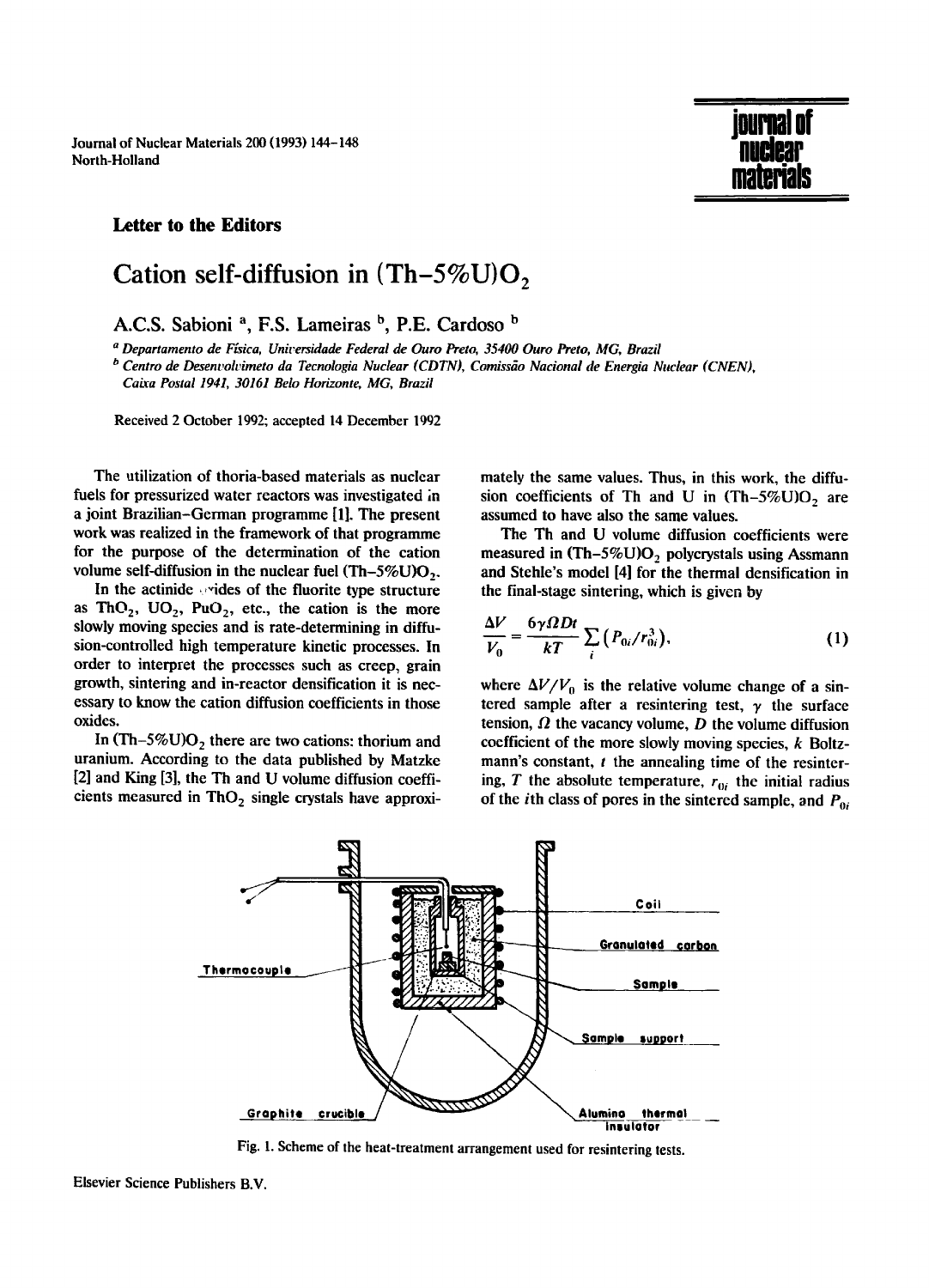the volume fraction of the ith class of pores in the sintered sample.

successfully used by Assmann and Stehle [4] to evaluate the thermal densification in  $UO<sub>2</sub>$  pellets.

In this model, described in detail in ref. [4], the basic mechanisms for shrinkage of the residual porosity are the generation of an excess vacancy concentration around the pores and the migration of vacancies to the grain boundaries by volume diffusion. This model was

To determine the volume self-diffusion coefficient of the cations in  $(Th-5\%U)O_2$ , using eq. (1), the factor  $\Sigma_i(P_{0i}/r_{0i}^3)$  was calculated from the spatial pore distribution measured in the sintered samples through Saltykov's method [5]; the surface tension  $\gamma$  was taken



Fig. 2. Fore size distributions in (Th-5%U)O<sub>2</sub> pellets as-sintered and after resintering tests at (a) 1600°C, (b) 1700°C and (c) 1800°C.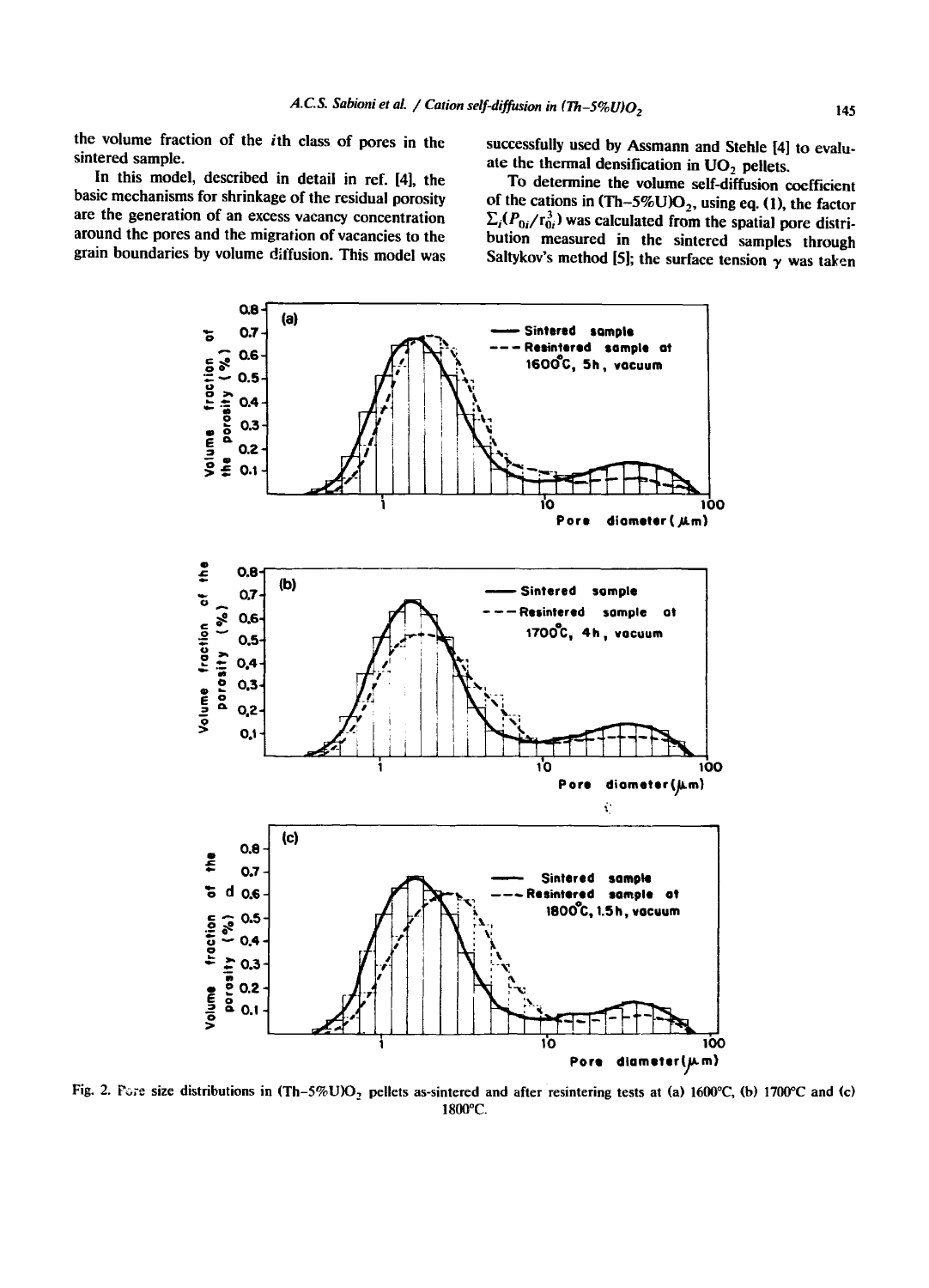

Fig. 3. Grain size distributions in a  $(Th-5\%)O_2$  pellet as-sintered and after resintering annealing at 1800°C, 5 h under vacuum.

equal to 1.15 J/m<sup>2</sup> [6]; the vacancy volume  $\Omega$  for  $(Th-5\%U)O<sub>2</sub>$  is equal to  $4.37 \times 10^{-23}$  cm<sup>3</sup> [7] and the thermal densification data  $\Delta V/V_0$  were obtained by subjecting sintered (Th-5%U) $O<sub>2</sub>$  samples to resintering tests. The relative volume changes were calculated through the expression

## $\Delta V/V_0 = \rho_s/\rho_r^{-1}$ ,

where  $\rho_s$  and  $\rho_r$  are the densities of the sample assintered and after the resintering test, respectively, both measured by means of the penetration-immersion method [8].

The sintered  $(Th-5\%U)O_2$  samples used in this study were produced by pressing and sintering microspheres obtained by means of a gel precipitation technique [1]. The purity of the samples was superior to 99.9%; the densities were equal to 95% of the theoretical value and the grain size was about 13  $\mu$ m. These samples were resintered in an induction furnace between 1600 and 1800°C under vacuum  $(1.3 \times 10^{-2} \text{ Pa})$ . The scheme of the experimental arrangement used for the resintering heat treatments is shown in fig. 1. The experimental results obtained for the thermal densification of the  $(Th-5\%U)O$ , pellets are listed in table 1.

Table 1 Experimental results of the resintering tests

| Sample       |      |     | Temperature ( $\degree$ C) Time (h) Densification (%)<br>0.126 |  |  |
|--------------|------|-----|----------------------------------------------------------------|--|--|
| 1            | 1600 | 5.0 |                                                                |  |  |
| $\mathbf{2}$ | 1600 | 5.0 | 0.113                                                          |  |  |
| 3            | 1700 | 4.0 | 0.270                                                          |  |  |
| 4            | 1700 | 4.0 | 0.361                                                          |  |  |
| 5            | 1700 | 5.0 | 0.377                                                          |  |  |
| 6            | 1800 | 1.5 | 0.360                                                          |  |  |
| 7            | 1800 | 5.0 | 0.614                                                          |  |  |

Figs. 2a-2c show typical pore size distributions in (Th-5%U)O, before and after thermal densification from 1600 to 1800°C. No significant grain growth was observed during the resintering tests as shown in fig. 3.

The cation volume diffusion coefficients in (Th- $5\%$ U)O<sub>2</sub> determined by means of eq. (1), using the data described above, can be expressed by the Arrhenius equation

$$
D(\text{cm}^2/\text{s})
$$

$$
= 5.47 \times 10^{-3} \exp(-367.36 \text{ kJ} \text{ mol}^{-1}/RT). \quad (2)
$$

The previous data for the Th and U volume diffusion in ThO $<sub>2</sub>$ -based materials are resumed in table 2.</sub> These data present large scatter as shown in fig. 4, where are represented also our results and the U volume diffusion coefficients measured in  $UO<sub>2</sub>$  single crystals [13] and polycrystals [14].

Our results are about 4 to 5 orders of magnitude higher than the U and Th volume diffusion coefficients measured in ThO<sub>2</sub> single crystals, but fall within the range of the measured values in polycrystalline samples. Discrepancies between the results obtained in single crystals and polycrystals can be observed also for the U volume diffusion in  $UO<sub>2</sub>$  as shown in fig. 4.

The  $D$  values, given by eq. (2), were used for the design of fuel rods containing  $(Th-5\%U)O$ , fuel pellets in order to investigate the irradiation behaviour under simulated PWR conditions [1]. The irradiation experiments were performed in the research reactor FRJ-2 (KFA-Jülich, Germany) [1]. The experimental results obtained for in-reactor dimensional changes of the  $(Th-5\%U)O<sub>2</sub>$  pellets show good agreement with the theoretical values calculated using the cation volume diffusion coefficients given by eq. (2).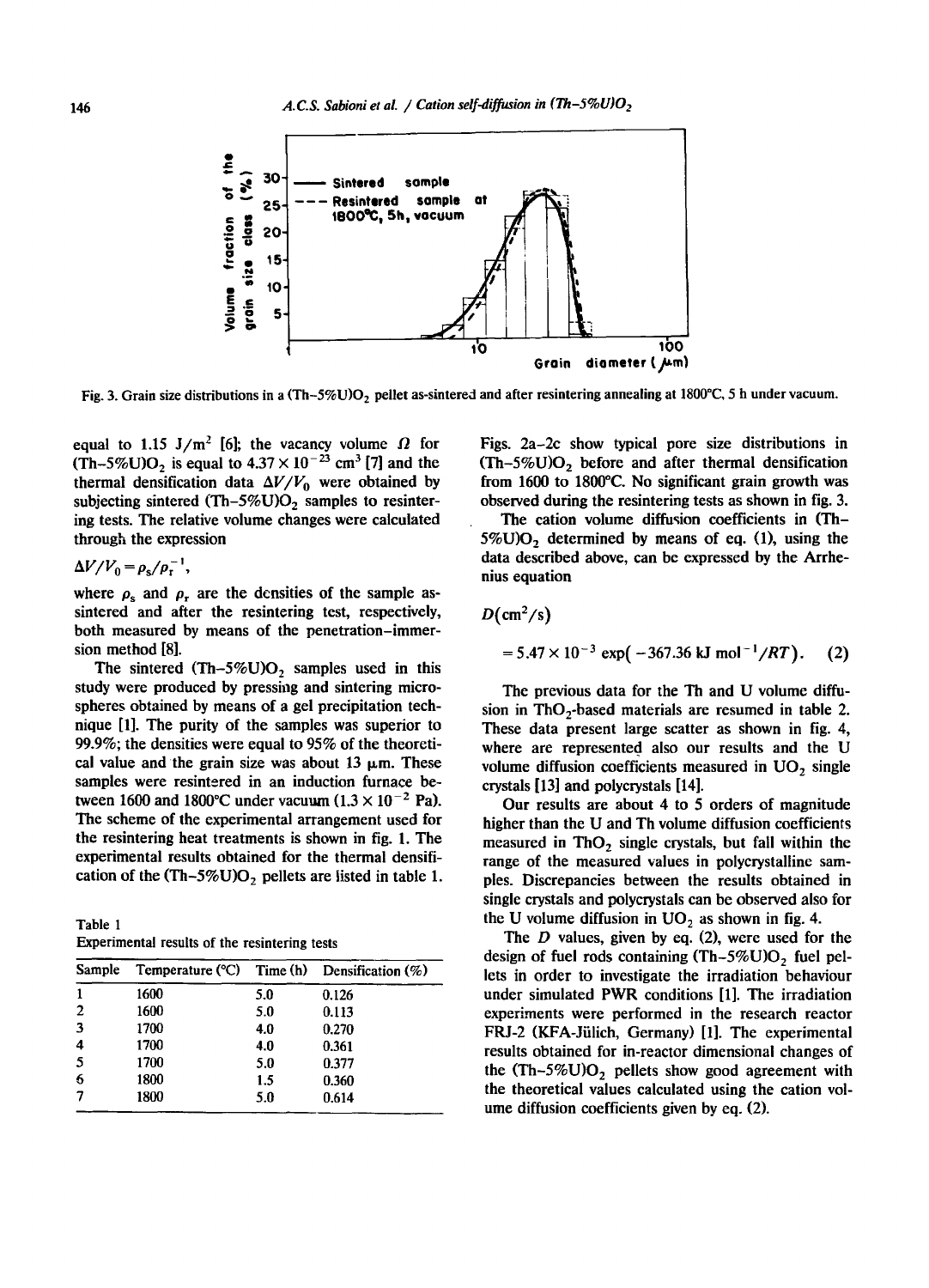| Material <sup>a)</sup>                    | <b>Diffusing</b><br>element | Temperature<br>range $°C)$ | Atmosphere               | $D_0$ (cm <sup>2</sup> /s)     | <b>Activation</b><br>energy $(kJ/mol)$ | Method <sup>c)</sup> | Ref.   |
|-------------------------------------------|-----------------------------|----------------------------|--------------------------|--------------------------------|----------------------------------------|----------------------|--------|
| $\text{ThO}_2(\text{SC})$                 | U                           | 1600-2000                  | <b>Vacuum</b>            | 0.5                            | 627.9                                  | A                    | $[2]$  |
| $ThO2$ (SC)                               | Th                          | 1924-2045                  | Ar                       | 0.35                           | 625.807                                | $D + E$              | [3]    |
| $\text{ThO}_2(\text{PP})$                 | Th                          | 1300-1600                  | Air                      | $\times 10^{-1}$<br>1.3        | 389.298                                | в                    | [6]    |
| $ThO2-2.31\%$ CaO (PP)                    | Th                          | 1300-1600                  | Air                      | $4.02 \times 10^{-6}$          | 234,416                                | B                    | [6]    |
| ThO <sub>2</sub> -4.25% CaO (PP)          | Th                          | 1300-1600                  | Air                      | $4.35 \times 10^{-7}$          | 196.742                                | в                    | [6]    |
| ThO <sub>2</sub> -8.8% CaO (PP)           | Th                          | 1300-1600                  | Air                      | $3.43 \times 10^{-7}$          | 188.370                                | B                    | [6]    |
| ThO <sub>2</sub> (PC)                     | Th                          | $925 - 1480$               | $\overline{\phantom{0}}$ | $\times$ 10 <sup>-8</sup><br>4 | 133.022                                | C                    | [9]    |
| ThO <sub>2</sub> (PC)                     | Th                          | 1600-2100                  | b)                       | $1.25 \times 10^{-7}$          | 246.137                                | D                    | [10]   |
| $ThO$ , $(PC)$                            | U                           | 1800-2000                  | Aг                       | 1.1 $\times$ 10 <sup>-4</sup>  | 319.577                                | E                    | $[11]$ |
| ThO <sub>2</sub> - 50% UO2 (PC)           | U                           | 1800-2300                  | Ar                       | $7.59\times10^{-4}$            | 359.577                                | Е                    | $[11]$ |
| ThO <sub>2</sub> -5% UO <sub>2</sub> (PP) | Th                          | 950-1075                   | Air                      | $7.26 \times 10^{-2}$          | 528.025                                | F                    | $[12]$ |
| $ThO2-5\%$ UO <sub>2</sub> (PP)           | Tb                          | 1050-1175                  | $Ar+4\% H$ ,             | $8.88 \times 10^{-8}$          | 449.155                                | F                    | $[12]$ |

Table 2 Parameters of cation lattice self-diffusion in thoria-based materials

<sup>a)</sup> SC = single crystal; PC = polycrystal and PP = pressed powder.

<sup>b)</sup> The experiments were conduced under air,  $CO/CO_2$ , vacuum and  $H_2$ . The Th diffusion in ThO<sub>2</sub> was found to be independent on oxygen pressure ( $10^{-20}$  to 0.2 atm) in the temperature range investigated.

c) Experimental methods:

A: a-energy degradation method.

B: Coble's model of intermediate stage sintering kinetics.

C: Determination of isotopic concentration gradients by mass spectrometry analysis.

D:  $\alpha$ -ray spectrometry.

E: Sectioning method.

F: Johnson's model of initial stage sintering kinetics.



Fig. 4. Arrhenius plot of the Th and U diffusion coefficients  $D$  of the present results and the data of other authors. The solid lines are concerned to volume diffusion in ThO<sub>2</sub>-based materials; (------) U volume diffusion in UO<sub>2</sub> single crystals and ( $\cdot$ - $\cdot$ - $\cdot$ ) U volume diffusion in  $UO<sub>2</sub>$  polycrystals.